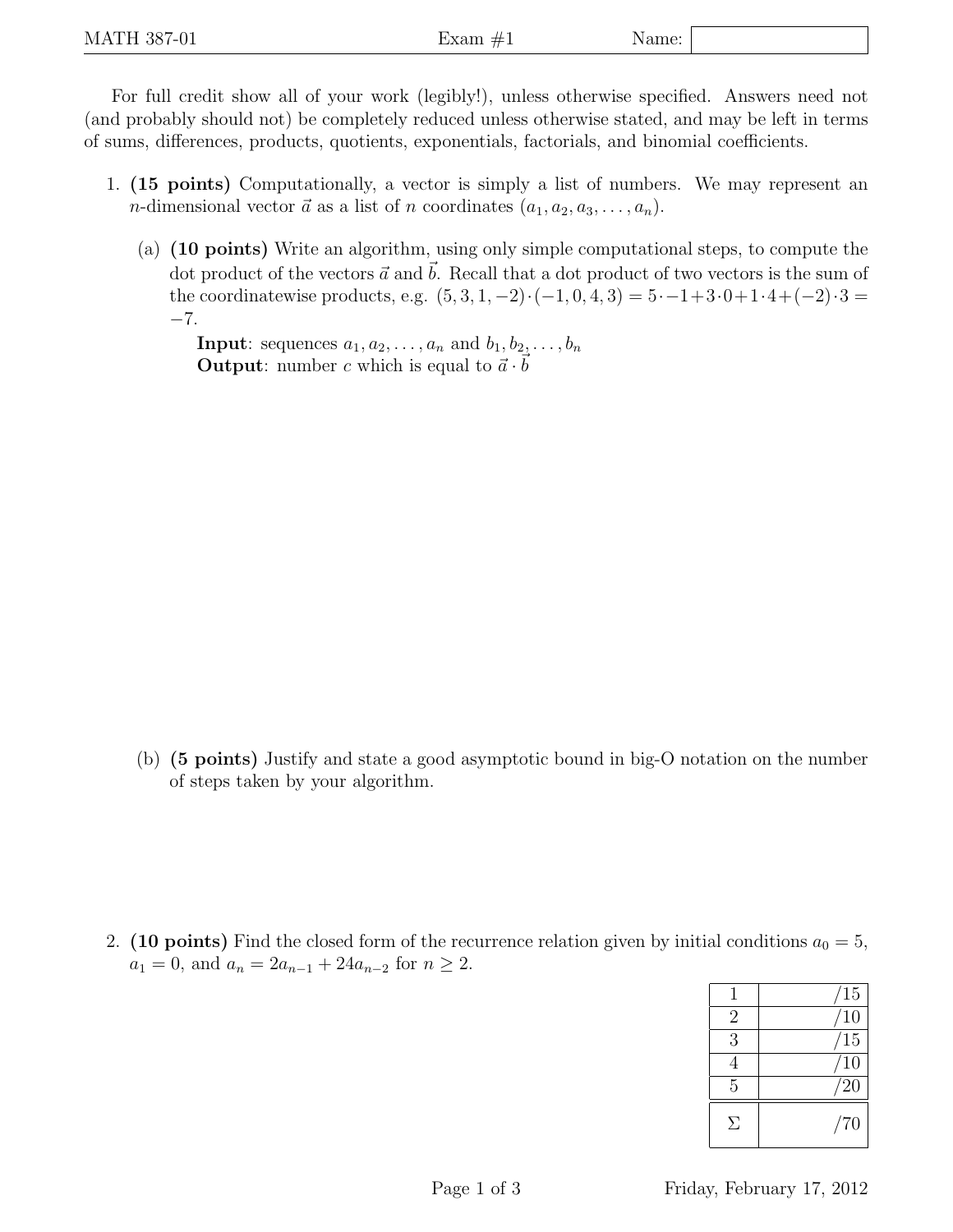3. (15 points) Anna, Béla, Charles, Diane, and Edgar have dug up a treasure chest full of identical gold coins which they will share among themselves. According to their particular piratical code, Anna is to be given at least 10 coins, B´ela and Charles are each to get either 5 or 6 coins (they could each receive the same or different numbers), Diane may receive any number of coins, and Edgar must receive at least 4 coins. Let  $a_n$  represent the number of ways in which  $n$  coins might be distributed.

(a) (5 points) Find a formula for the ordinary generating function  $\sum_{n=0}^{\infty} a_n z^n$ .

(b) (15 points) Either using the ordinary generating function or by other means, determine how many ways there are to share a chest of 30 coins. You need not arithmetically simplify your answer.

- 4. (10 points) Find the following generating functions:
	- (a) (5 points) Let  $a_n$  be the number of ways to place n *distinct* objects in 5 boxes so that each box contains fewer than 4 items. Determine the formula for the exponential generating function  $\sum_{n=0}^{\infty} a_n \frac{z^n}{n!}$  $\frac{z^n}{n!}$ .

(b) (5 points) Let  $b_n$  be the number of ways to partition n into a sum of the numbers 1, 3, and 4. Determine the formula for the ordinary generating function  $\sum_{n=0}^{\infty} b_n z^n$ .